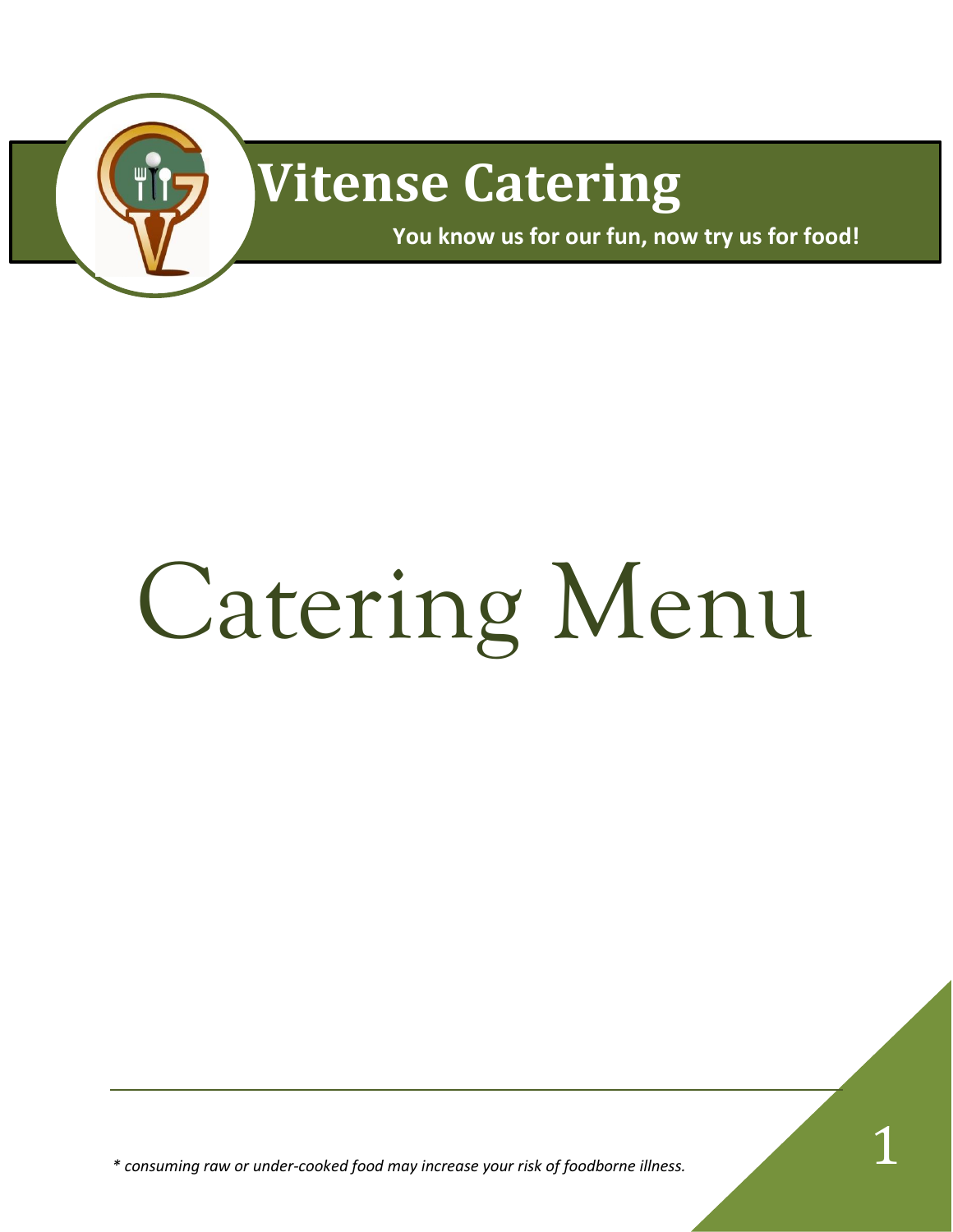# About us

#### Who we are

There are many things that set Vitense catering and grill apart from other area caterers. Located in the ionic Madison business, events at Vitense Golfland are always a great experience. In addition to on-site events, Vitense Catering and Grill also services the greater Madison area. With over 75 combined years in the industry, our catering team would love to be able to show you what we can do!

#### What we do

At Vitense catering and grill, our dedication to detail and our impeccable service garner rave reviews. We look to create an atmosphere that can be as formal or as casual as you envision. It is easy to make events as whimsical as you would like at Vitense Golfland, what can we say, we have a fun venue!

For more information about our facility, visit [vitense.com.](http://www.vitense.com/events/) Or call 608.271.1411 ext. 312

Our facility, Vitense Golfland, is a great venue for hosting events such as bachelor/bachelorette parties, rehearsal dinners, retirement parties, birthday parties, graduation parties, anniversary parties, holiday parties and bar/bat mitzvah's, to name a few. We have also catered countless off-site events, such as holiday parties, retirement parties, and graduation parties at both residential and corporate locations. In addition to delicious food, Vitense also provides superior staff to work at your event. No off-site event is too big or too small for Vitense Catering and Grill.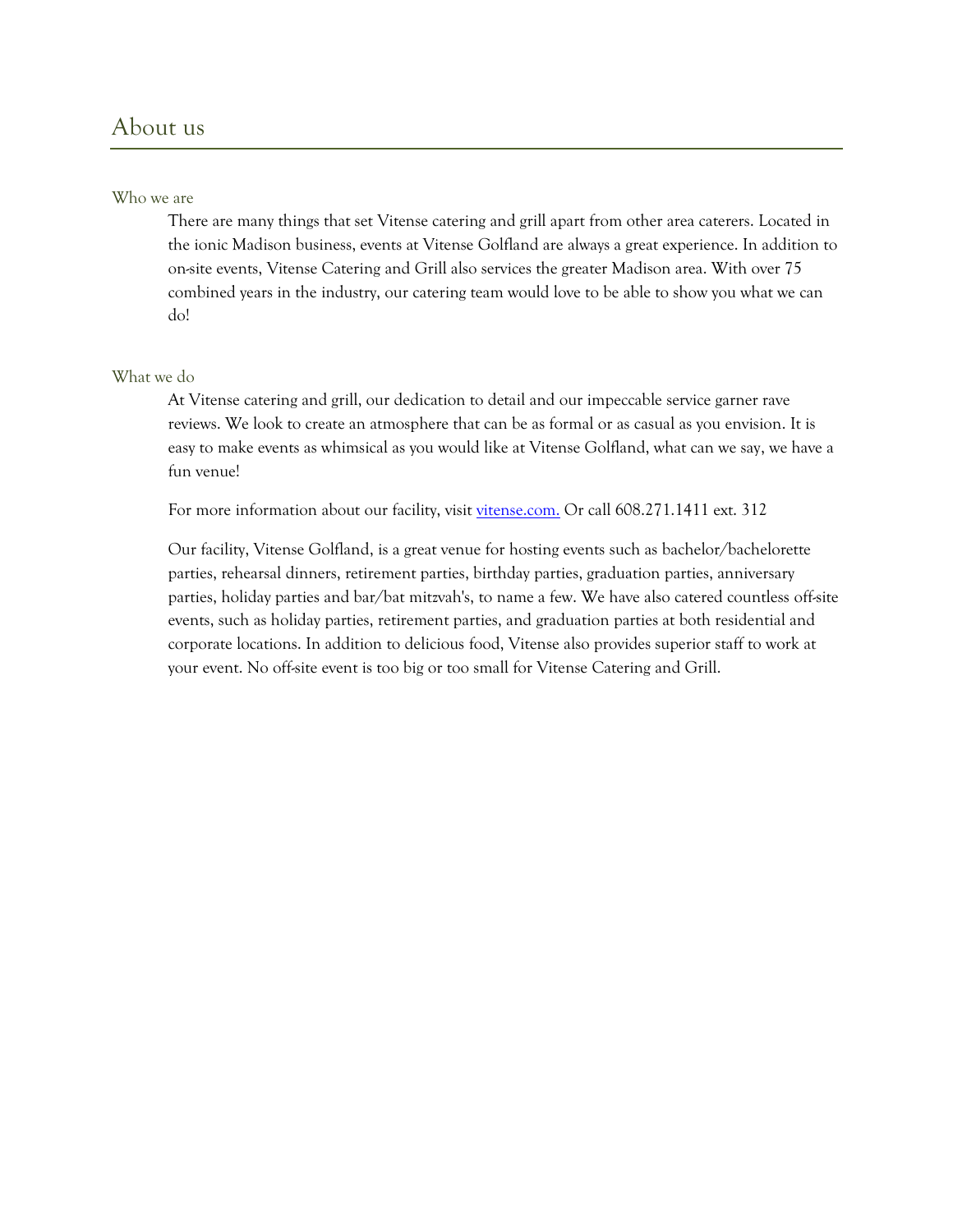# Breakfast

Breakfast is buffet style with a 10 guest minimum. Looking for something specific to add? Ask one of our event planners! We pride ourselves on being accommodating to give you exactly what you have envisioned.

#### **Continental Breakfast** *\$6.95 per guest*

Assortment of New York style bagels, baked mini muffins, fresh baked pastries & assorted whole fruits, served with our house specialty cinnamon sugar butter.

#### **Farm Fresh Breakfast** *\$7.50 per guest\**

Fluffy scrambled eggs, golden hash browns with your choice of thick sliced bacon (3 pieces), or sausage links (2 links) served with fresh baked biscuits and cinnamon sugar butter.

#### **French Toast Breakfast** \$*6.95 per guest*

Cinnamon swirl French toast, (2 slices per guest) with your choice of thick sliced bacon (3 pieces), or sausage links (2 links).

|                                                                                                                                | Ingredients choices                                                                                                               |
|--------------------------------------------------------------------------------------------------------------------------------|-----------------------------------------------------------------------------------------------------------------------------------|
| <i>Fresh Egg Bake</i> \$40.00 ea. (serves $12$ )*                                                                              | Classic - ham, broccoli, tomato and mozzarella cheese                                                                             |
| Fresh egg bake made in house with                                                                                              | Sausage - sausage, onions, green peppers tomatoes and cheddar cheese                                                              |
| your choice of ingredients                                                                                                     | Denver - ham, onions, green peppers and cheddar cheese                                                                            |
| Breakfast Flatbreads \$16.00 ea. (serves 5)*<br>Fresh eggs on a crispy flatbread,<br>topped with your choice of<br>ingredients | Veggie - mushrooms, onions, green peppers and tomatoes<br>Cajun – sausage, onions, Cajun spices, and pepper jack cheese           |
|                                                                                                                                | Build your own! Ham, sausage, bacon, mushrooms, tomatoes, green<br>peppers, red onions, cheddar, pepper jack or mozzarella cheese |

#### **Breakfast Add-ons**

| Donuts \$1.50 per guest                                       | Bacon 3 thick slices \$1.95 per guest*                   |  |  |
|---------------------------------------------------------------|----------------------------------------------------------|--|--|
| Hashbrowns \$2.00 per guest                                   | Sausage 2 links \$1.95 per guest*                        |  |  |
| Individual yogurts \$1.50 per guest                           | Ham 2 slices \$1.95 per guest*                           |  |  |
| Fruit salad \$3.00 per guest (minimum of 10)                  | Assorted fruit pastries \$1.50 per guest (minimum of 12) |  |  |
| Whole fruit $$1.00$ per guest (minimum of 10)                 | House made mini muffins \$12.00 (24 pieces)              |  |  |
| Fruit platter with fruit dip \$3.00 per guest (minimum of 10) |                                                          |  |  |

*House made biscuits* served with cinnamon sugar butter *\$18.00* (12 pieces)

#### **Breakfast Beverages**

*Coffee press* (serving 8-12 people) includes sweeteners and creamers *\$15.00 Carafe of milk \$5.00 Carafe of juice \$5.00*  Cranberry juice or orange juice *Hot tea \$1.50 per guest \* consuming raw or under-cooked food may increase your risk of foodborne illness.*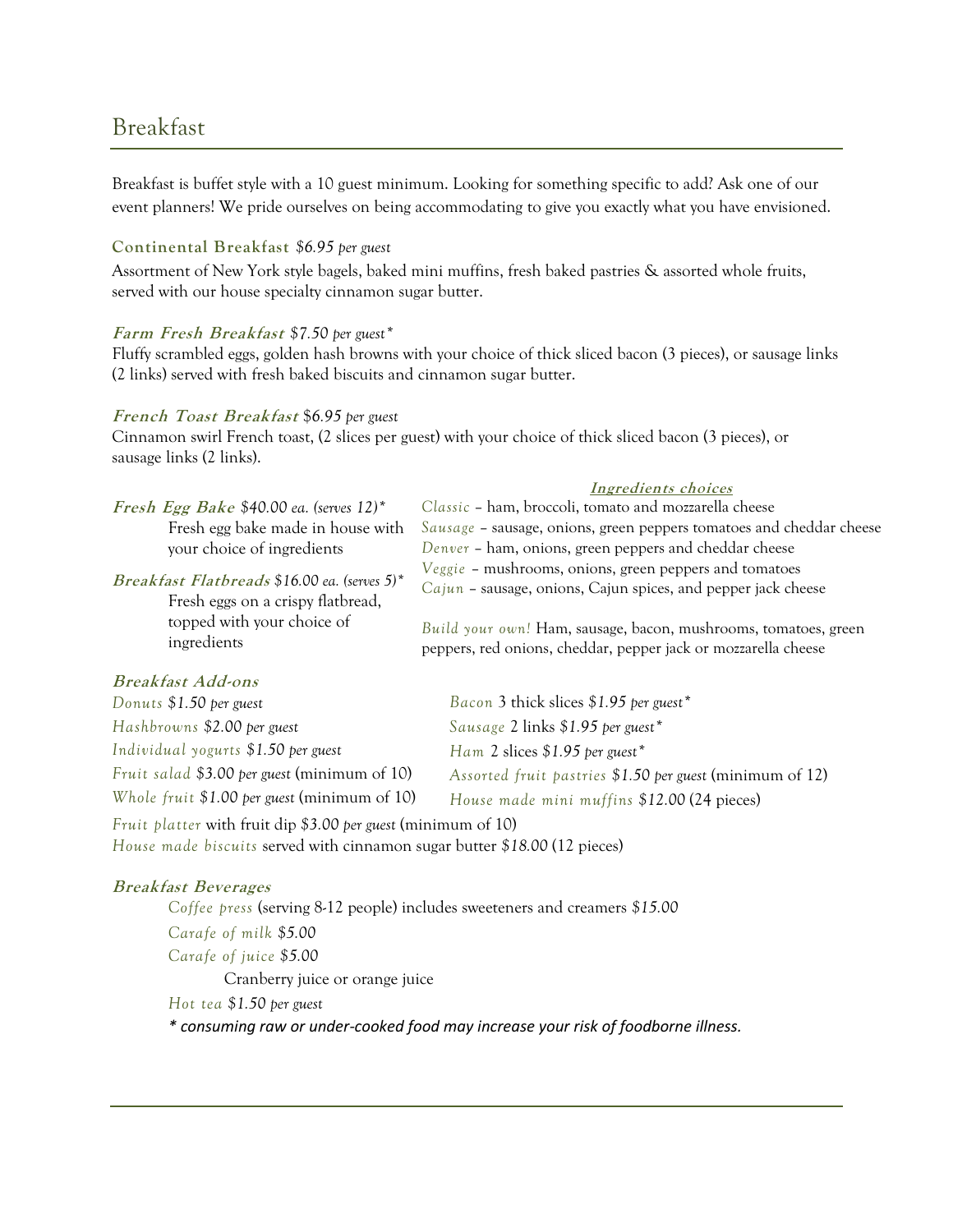# **Served Hot**

#### **Traditional sliders** *\$24.95 (12 pieces)\**

*Mini Hamburger Sliders* served on a sweet Hawaiian roll, garnished with a pickle chip and cherry tomato. Includes ketchup, and mustard on the side.

*Chicken Sliders* served on a sweet Hawaiian roll, garnished with a pickle chip and cherry tomato. Includes mustard and mayonnaise on the side.

*BBQ Pulled Pork Sliders* served with coleslaw on a sweet Hawaiian roll, garnished with a pickle chip and cherry tomato.

#### *Additional Deluxe Slider Toppings \$6.00 per order (12 pieces)\**

American cheese, Cheddar cheese, Swiss cheese, Bleu cheese, bacon, mushrooms OR onion strings

#### **Sicilian Stuffed Mushrooms** *\$24.95 (12 pieces)\**

Fresh button mushrooms stuffed with herbed ricotta, parmesan and Italian bread crumbs roasted to perfection

#### **Italian Sausage Stuffed Mushrooms** *\$28.95 (12 pieces)\**

Fresh button mushrooms stuffed with Italian Sausage and Italian bread crumbs roasted to perfection

#### **Crab Croquets** *\$45.95 (36 croquets)\**

Deep-fried Maryland style crab croquets served with a remoulade sauce

#### **Fried Shrimp** *\$1.25 (per piece, minimum of 12)\**

Breaded and fried tiger prawn shrimp, served with your choice of classic cocktail sauce with lemon, wasabi aioli or sweet chili aioli

#### **Cocktail Meatballs** \$*11.95 (24 pieces)\**

Classic cocktail meatballs prepared Swedish, BBQ, Sweet Chili, Italian Marinara, or Sweet and Sour

#### **Bacon Wrapped Goodness . . .**

Your choice of the following, wrapped in bacon, fried to perfection.

**Jumbo Scallops** *\$3.50 each (minimum of 12)***\* Bleu Cheese Stuffed Dates** *\$2.50 each (minimum of 12)\** **Water Chestnuts** *\$1.50 each (minimum of 12)\** **Pineapple** *\$1.50 each (minimum of 12)\**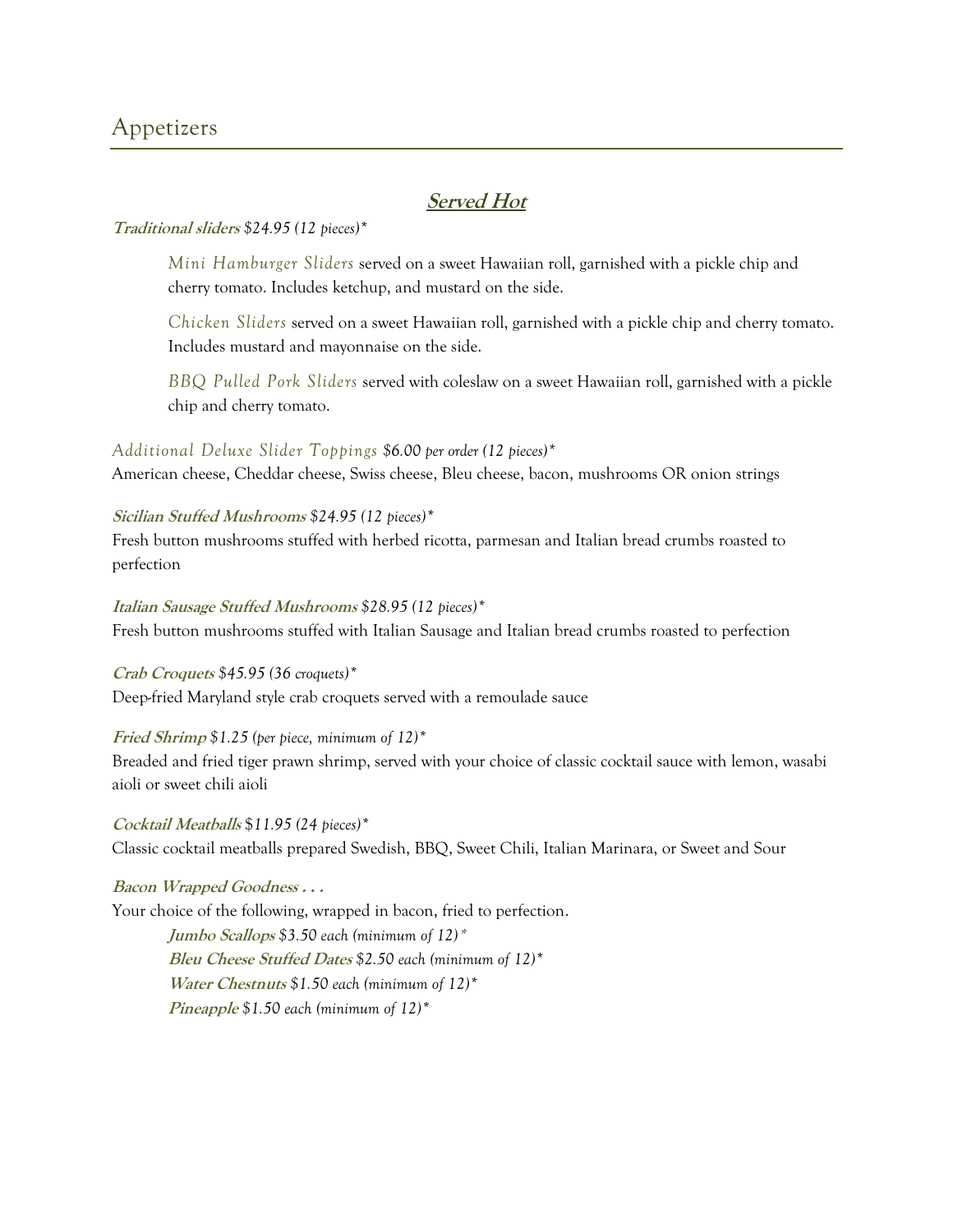#### **Chicken Wings**

Your choice of bone-in or boneless wings, served on the side of your choice of BBQ sauce, sweet chili sauce, buffalo sauce, or garlic parmesan sauce, served with ranch or bleu cheese dressing

*Bone-in wings \$28.95 (24 piece*s)\* *Bone-less wings \$13.95 (24 pieces)\**

## **Served Cold**

**Artisan Cheese Platter** *\$90.00 (serves 15-20)* Assorted gourmet Parmesan, Gorgonzola, Brie, and aged Cheddar, served with crostini toast

**Antipasto Platter \$***95.00 (serves 15-20)\** Assorted Italian carved meats, including genoa salami, soprasseta, prosciutto, coppercola, sliced provolone cheese and olive salad, served with crostini toast

**Wisconsin Cheese and Sausage** *\$64.95 large (serves 35-40), \$34.95 small (serves 15-20)* Assorted Wisconsin cheese and sausage platter, served with assorted crackers

**Fresh Fruit Skewers** *\$64.95 large (serves 35-40); \$40.95 small (serves 15-20)* Assorted seasonal fruit

**Fruit Platter** *\$60.00 large (serves 35-40), \$35.00 small (serves 15-20)* Assorted seasonal fruit, add a dip to your fruit platter!

> *Caramel Fruit Dip* – \$7.00 *Cream Cheese Fruit Dip* – \$7.00

**Veggie Shooters** *\$2.00 per guest* Seasonal vegetables, served in a tall shot glass with ranch dressing in the bottom

**Veggie Platter** *\$35.00 large (serves 35-40), \$13.00 small (serves 15-20)* Assorted seasonal vegetables, served with house made peppercorn ranch dressing

**Grilled Veggie Platter** *\$65.00 (serves 35-40)* Fresh grilled zucchini, yellow squash, eggplant, and assorted peppers, drizzled with an aged balsamic reduction served with crostini toast

**Vegetable Pizza** *\$14.95 (serves 10-12)* Herbed Cream Cheese spread on a pita crust, topped with fresh seasonal vegetables.

**Stuffed Cherry Tomatoes** *\$19.95 (12 pieces)* Cherry tomatoes stuffed with a whipped lemon dill cream cheese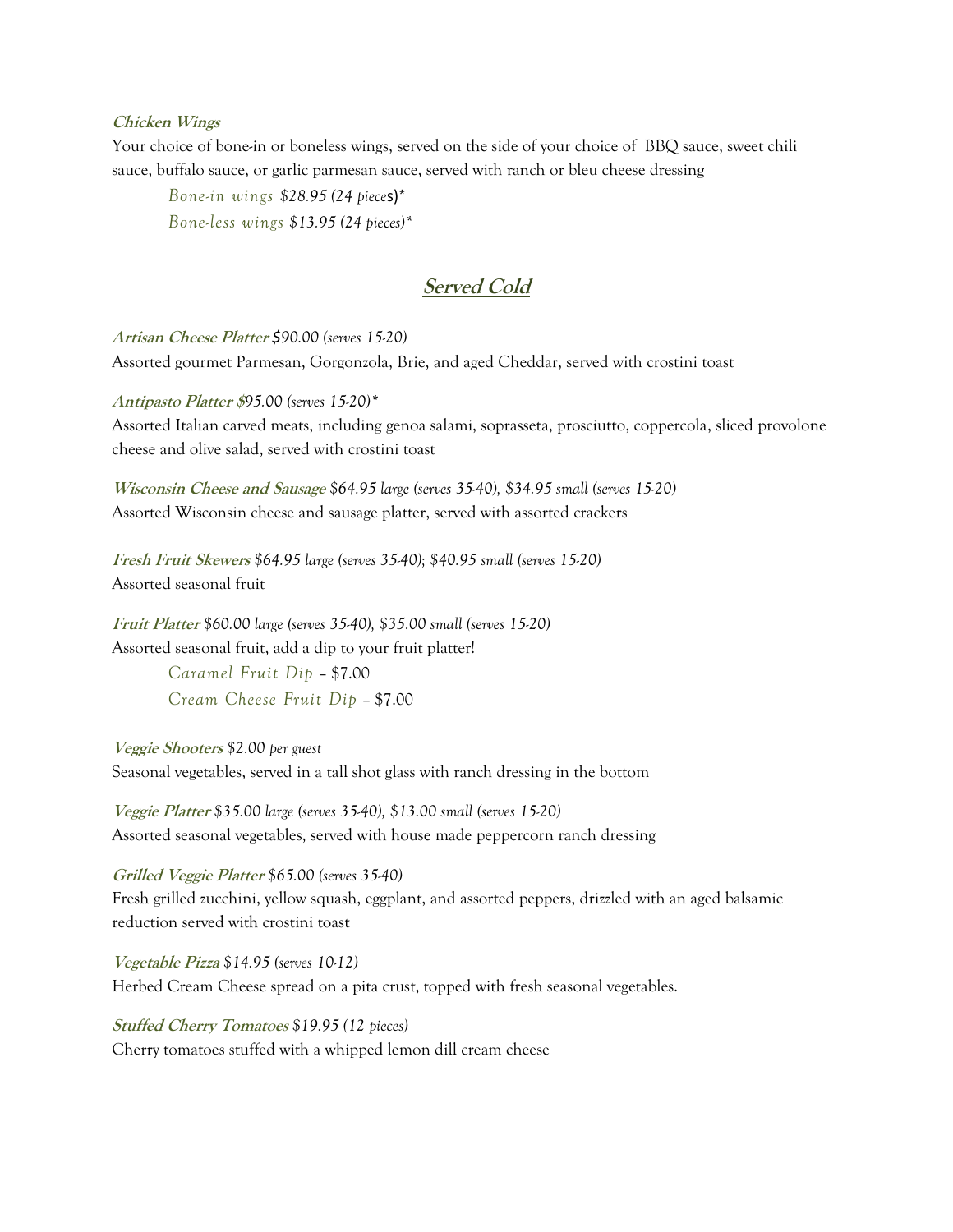#### **Ahi Tuna** *\$24.95 (12 pieces)\**

Ahi tuna grilled rare, served on a crisp rice cracker and drizzled with a wasabi aioli

#### **Classic Cocktail Shrimp** *\$2.00 (per piece)\**

Tiger prawn shrimp served on ice with cocktail sauce and lemon slices on the side

#### **Pinwheels** *\$12.00 (24 pieces)*

**Turkey Berry -** cream cheese blended with cranberries, salsa and cheese in a flour tortilla **Ham & Dill Pickle -** herbed cream cheese, honey smoked ham and dill pickled in a flour tortilla **Turkey &Green Apple -** herbed cream cheese with smoked turkey, green apple slices in a flour tortilla

**Southwestern -** cream cheese blended with sour cream, green chilies, green onions, cheddar cheese and salsa in a jalapeno tortilla

#### **Skewers** \$*24.95 (12 pieces)*

**Caprese** *-* Fresh mozzarella, basil and cherry tomato drizzled with an aged balsamic reduction **Tortellini with Roasted Vegetables** *-* Tri-Colored Tortellini and freshly roasted vegetables drizzled with our house made pesto and an aged balsamic reduction

**Tortellini with Grilled Chicken** *-* Tri-Colored Tortellini and freshly grilled chicken drizzled with our house made pesto and an aged balsamic reduction

**Italian -** Sliced pepperoni, mozzarella and green olives with a red pepper coulis.

#### **Cocktail Sandwiches** *\$24.95 (12 pieces)*\*

Your choice of sandwich, served on a sweet Hawaiian roll, condiments served on the side

Turkey BLT with a Garlic Aioli Shaved Ham and Swiss Cheese Roasted Turkey and Cheddar Cheese Classic Chicken Salad with Red Grapes Roasted Vegetable topped with Balsamic Reduction

#### **Crostini** *\$19.95 (12 pieces)\**

Crusty Italian bread topped with any of the following:

**Mediterranean** - feta cheese, diced tomato and Kalamata olives

**Caprese -** fresh sliced mozzarella, sliced tomato and fresh basil, drizzled with an aged balsamic reduction

**Olive Tapenade -** Both Mantilla and Kalamata olives mixed with a garlic olive oil **Black and Bleu -** Top sirloin, grilled medium and topped with a pepper gorgonzola butter, minced red onion and parsley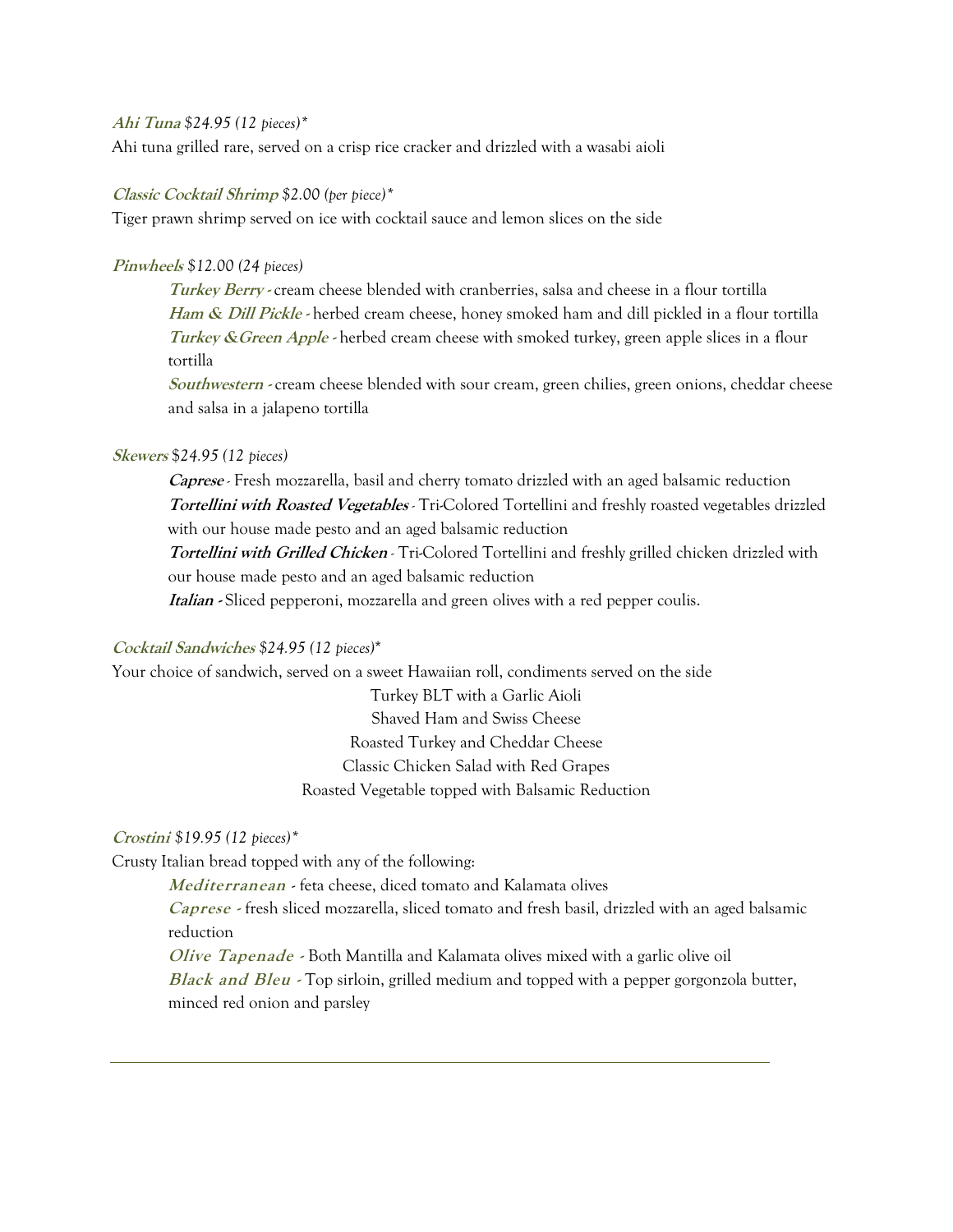All dips are served with your choice of one dippable; add an extra order of one dippable for \$10.00. *(One dip serves 15-20)\**

#### **Served Cold**

*Cowboy Caviar \$25* White corn, yellow sweet corn, pimentos, jalapenos, and onions in a sweet vinegar & oil marinade

#### *Apple Walnut \$25*

A crisp blend of diced apples, walnuts, honey, cinnamon and cream cheese

*Fruit Spread \$30*  Seasonal chopped fruit on sweetened cream cheese spread

#### **Dippable Choices**

Grilled Pita Wedges Tortilla Chips Carrots & Celery Pretzels Assorted Crackers Housemade Potato Chips Cinnamon Sugar Pita Wedges

*House made Hummus \$25* Your choice of traditional, roasted red pepper, or Kalamata olive hummus

*House made Pesto Hummus \$30 House made pesto and fresh basil hummus* 

#### *Deconstructed Taco Dip large \$37.95, small \$18.95*

House made taco dip, served with shredded lettuce, diced onions, tomatoes and shredded cheddar cheese

#### **Served Hot**

*Bacon Beer Cheese \$30* A delicious blend of Wisconsin cheeses with beer, bacon, green onions and red pepper flakes.

*Spinach & Artichoke* \$*30* Creamy spinach, tender artichokes and melted cheeses

*Baked Onion \$30* A savory blend of sweet onions, and bacon mixed with melted Swiss, Parmesan and Cheddar cheese.

*Buffalo Chicken \$30* Creamy bleu cheese blended with diced chicken and spicy buffalo sauce

*Salsa con Queso \$15* A classic blend of mixed cheese and fresh salsa

#### *Dips*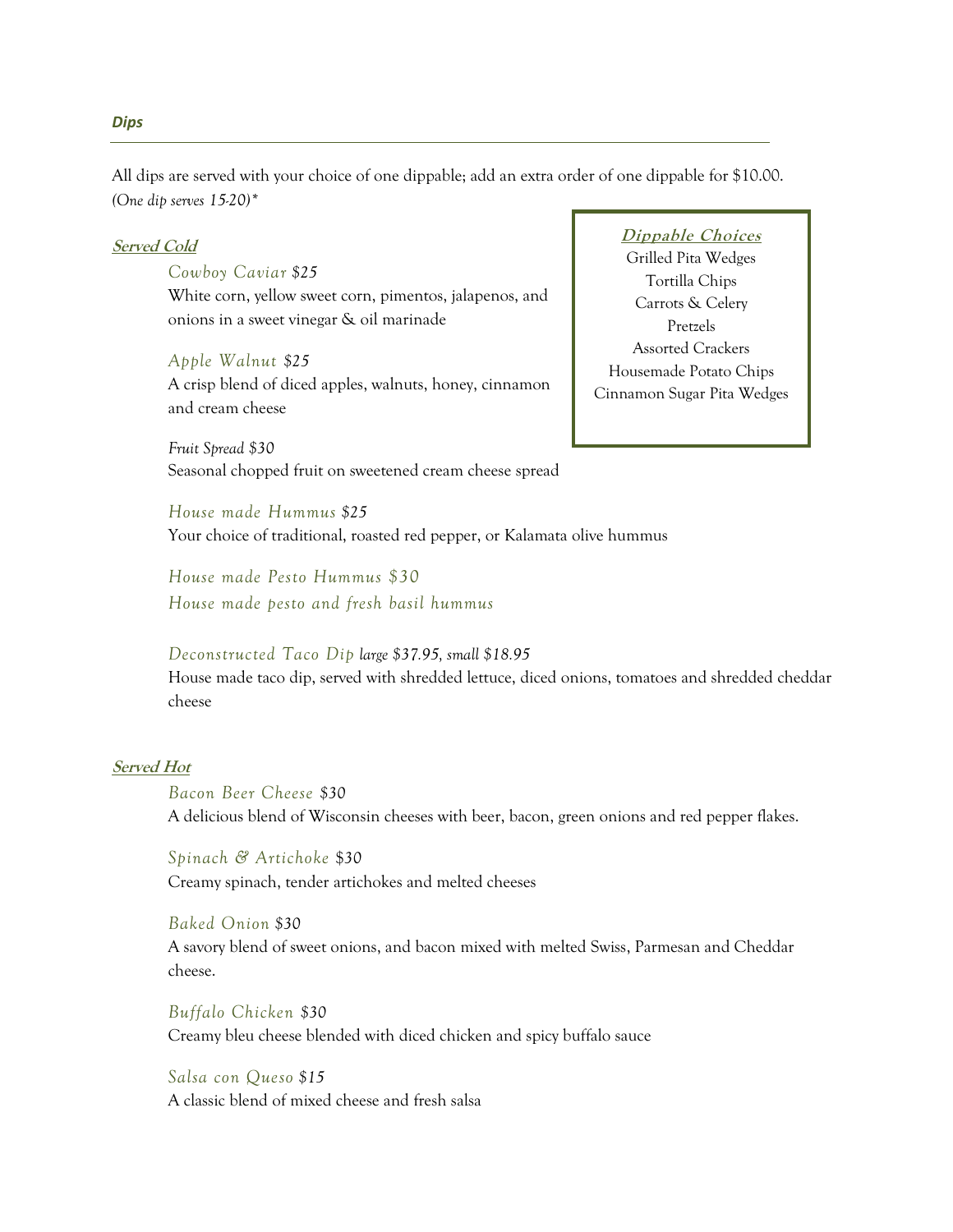# Boxed lunches

Your choice of **up to three different types** of sandwich, wrap, or croissant served with lettuce, tomato and onion, with mustard and mayonnaise packets. Whole fruit, chips and a cookie included in all boxed lunches.

|                          | \$8.95 per guest (minimum of 10 orders)* |                                      |
|--------------------------|------------------------------------------|--------------------------------------|
| <b>Bread</b>             | Sandwich                                 | <i>Upgrade your chips for \$1.00</i> |
| White Bread              | Ham                                      | Italian pasta salad                  |
| Wheat Bread              | Turkey                                   | Creamy coleslaw                      |
| Rye Bread                | Roast Beef (\$1.00 upcharge)             | Potato salad                         |
| Ciabatta Roll            | B.L.T.                                   | Tossed side salad                    |
| Flour Tortilla           | Classic Club                             |                                      |
| Jalapeño Tortilla        | Buffalo grilled chicken (wrap only)      |                                      |
| <b>Croissant Choices</b> | Roasted Vegetables                       |                                      |
| Egg Salad                | <i>Cheese</i>                            |                                      |
| Tuna Salad               | Cheddar                                  |                                      |
| Ham Salad                | <b>Swiss</b>                             |                                      |
|                          | Colby                                    |                                      |
|                          |                                          |                                      |

# Picnic Packages

Suitable for lunch or dinner, our picnic buffets feature quality ingredients and can be customized to fit your specific event

**Miller Park Package** *\$7.95 per guest (minimum of 10)\** Choice of hot dog **or** brat served with raw onions, sauerkraut and your choice of two sides. *Additional Hot dog or brat - \$2.00 per serving*

**Camp Randall BBQ Package** *\$9.95 per guest (minimum of 10)\** BBQ Pulled Pork sandwich with Carolina BBQ sauce **or** Traditional BBQ sauce served with raw onions, pickle chips and your choice of two sides. *Additional serving of Pulled Pork - \$3.50 per serving*

**Lambeau Tailgate Package** *\$10.95 per guest (minimum of 10)\** Grilled chicken **or** hamburgers, served with ketchup, mustard, mayonnaise and pickle chips with your choice of two sides. *Additional Grilled chicken or hamburger - \$3.00 per serving*

#### *Picnic Side Choices*

Italian Pasta Salad Parmesan Ranch Pasta Salad Creamy Coleslaw House made Potato Chips Potato Salad Baked Beans

*Additional Sides available for \$2.00*

*Add a cookies, brownie or rice crispy treat for \$1.00 per guest*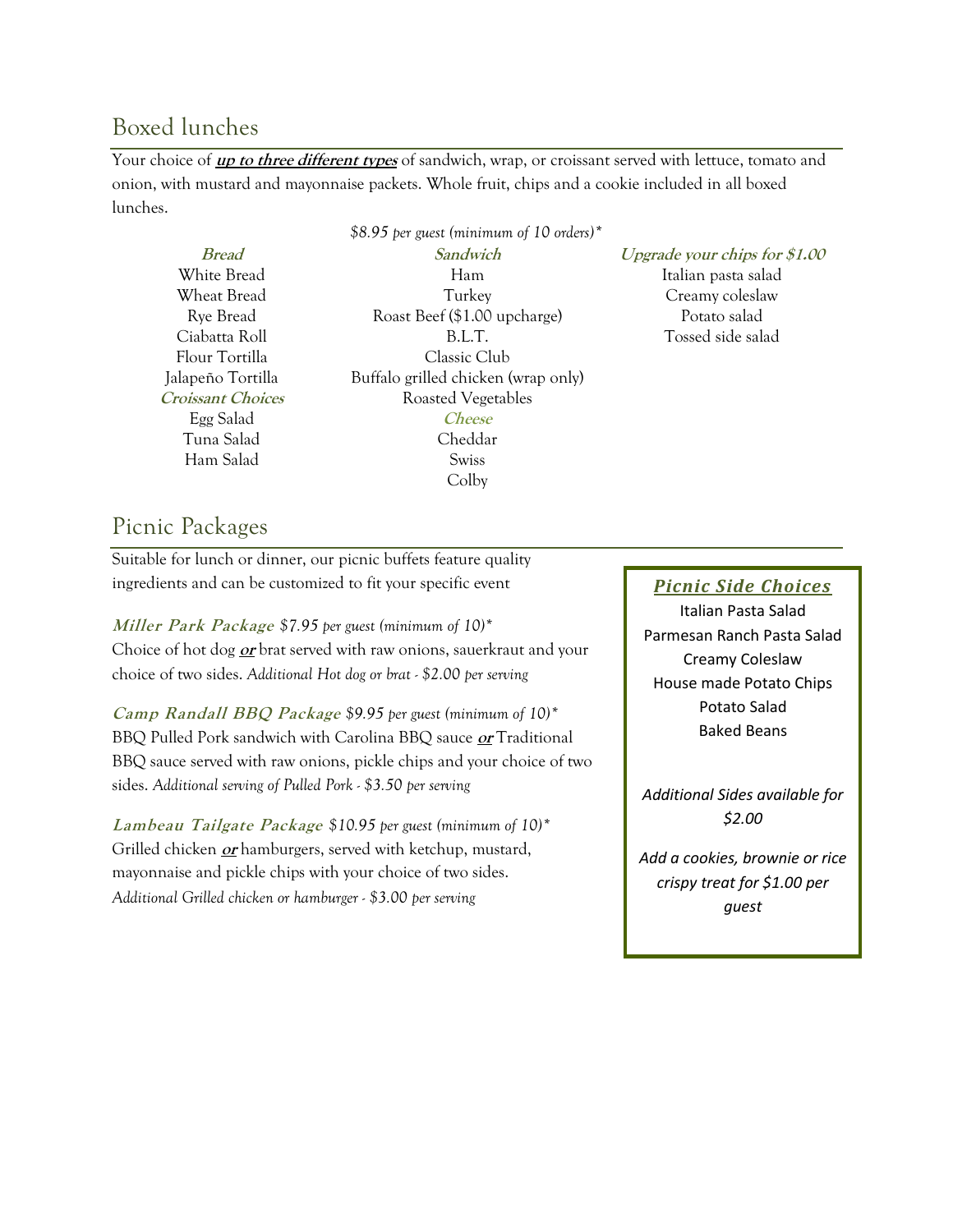#### **Fiesta Bar** *\$9.95 per guest\**

Stock this buffet with your choice of shredded seasoned chicken **or** seasoned ground beef, flour tortillas, yellow maize taco shells, shredded cheddar cheese, shredded lettuce, diced tomato, sour cream, chunky salsa, refried beans, Spanish infused rice, and tri-color tortilla chips.

> *Add grilled rare tuna slices, pickled onion and cilantro for \$5.00 per guest Add guacamole for \$1.00 per guest Add roasted vegetables \$1.00 per guest*

#### **Pasta Bar** *\$8.95\**

Serve with your choice of pasta, sauce and protein. Served with side salad and garlic bread.

| Pasta                     | Sauce                | Add-Ons (charges per guest)        |
|---------------------------|----------------------|------------------------------------|
| Penne                     | Traditional Marinara | Roasted vegetables $(\$1.00)$      |
| <i><b>Farfalle</b></i>    | Creamy Alfredo       | Grilled chicken slices (\$2.00)    |
| Ravioli (\$2.00 upcharge) | White Vodka          | Classic Italian meatballs (\$2.00) |

Italian sausage (*\$2.00)* Grilled Shrimp *(\$2.00)* 

#### **Pizza Meal** *\$6.00 per guest\**

Your choice of cheese, sausage or pepperoni pizzas. Includes unlimited pitchers of soda.

#### Pizza Meal Add-ons

Side Salad served with Ranch and Italian dressing on the side. *\$2.00 per guest* Chef's Choice Cookie *\$1.00 per guest*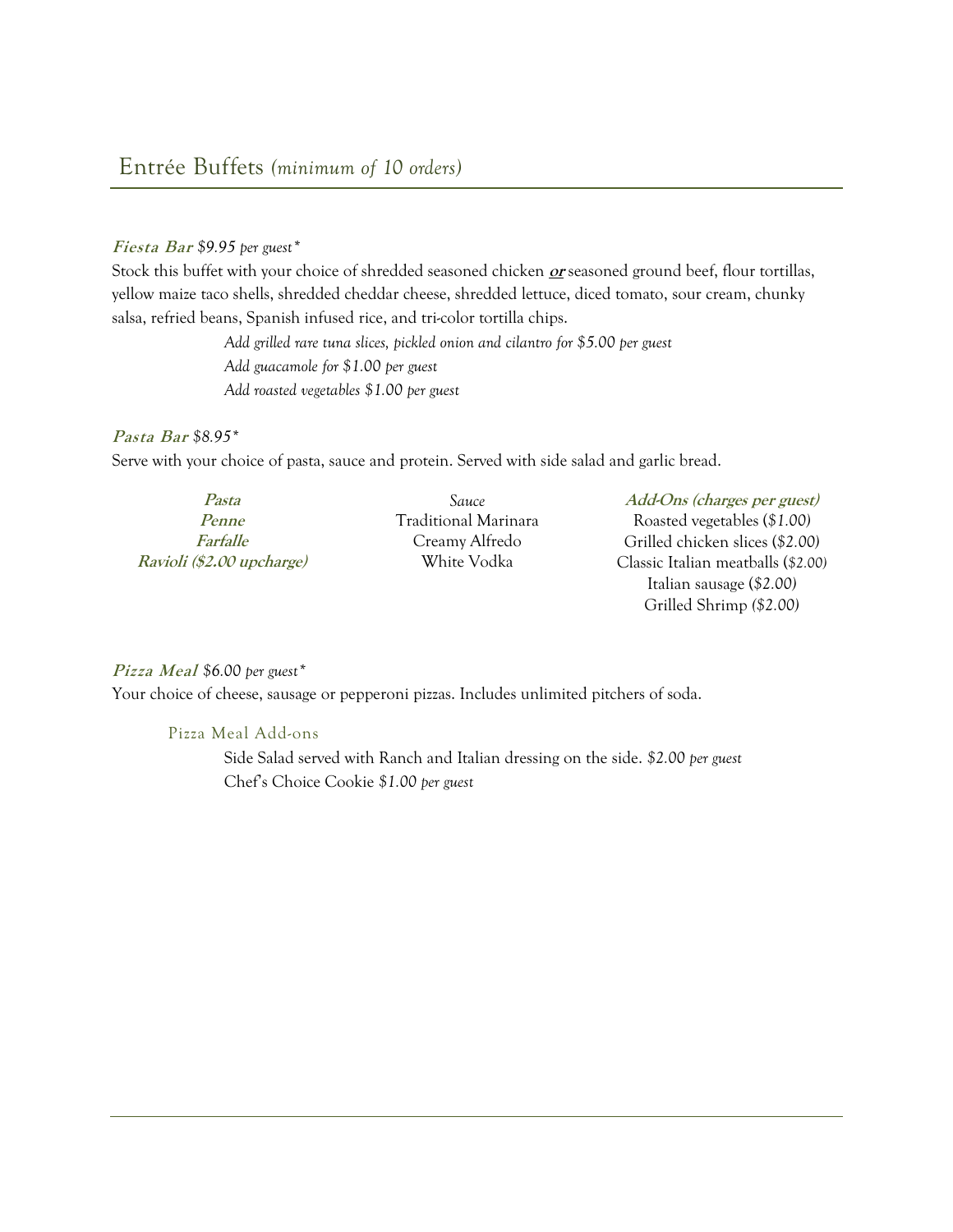**All entrees are made on-site in our commercial kitchen by our professional staff. All entrees are served with rolls, butter and your choice of side or premium side**

#### **Beef**

#### **Add our house béarnaise sauce for an additional \$2.00 per guest to any beef entrée.**

#### **Broiled Beef Tenderloin** *\$18.95 per guest\**

Perfectly seasoned and char broiled, served medium with a side of our house made horseradish sour cream *or* brandy peppercorn cream sauce, served with your choice of side or premium side.

\*requires chef attendant if served as buffet

#### **Beef Tips** *\$18.95 per guest\**

Perfectly seasoned and char broiled beef tips, served medium rare. Served with your choice of side or premium side.

#### **Chicken**

#### **Chicken Chardonnay** *\$15.95 per guest\**

A sautéed boneless chicken breast served with a white wine and mushroom sauce and topped with sautéed mushrooms. Served with your choice of side or premium side.

#### **Chicken Piccata** *\$15.95 per guest\**

A boneless chicken breast sautéed in a lemon & white wine sauce with capers. Served with a side of penne tossed in butter, olive oil, garlic & basil.

#### **Pork**

**Italian Rigatoni** *\$14.95 per guest\** Rigatoni pasta with Italian sausage, and our house-made, creamy marinara sauce.

#### **Pork Chop** *\$15.95 per guest\**

A baked 2 to 4 oz. boneless pork chop topped with a cranberry-whiskey BBQ sauce. Served with your choice of a side or premium side.

## **Seafood**

#### **Shrimp Scampi** *\$13.95 per guest\**

Large shrimp sautéed in a lemon white wine and garlic sauce, atop a bed of penne pasta tossed in butter, olive oil, garlic and parsley. Served with your choice of side or premium side.

**Side**  Roasted Vegetables Garlic Mashed Potatoes Jasmine Rice

**Premium Side (upgrade charge per guest)** Wild Rice *(\$1.00)* Seasoned Roasted Red Potatoes *(\$1.00)* Twiced Baked Potato *(\$2.50)* Sauteed Squash - *Seasonal (2.00)*  Cauliflower Mashed Potatoes – *Seasonal (\$2.00)*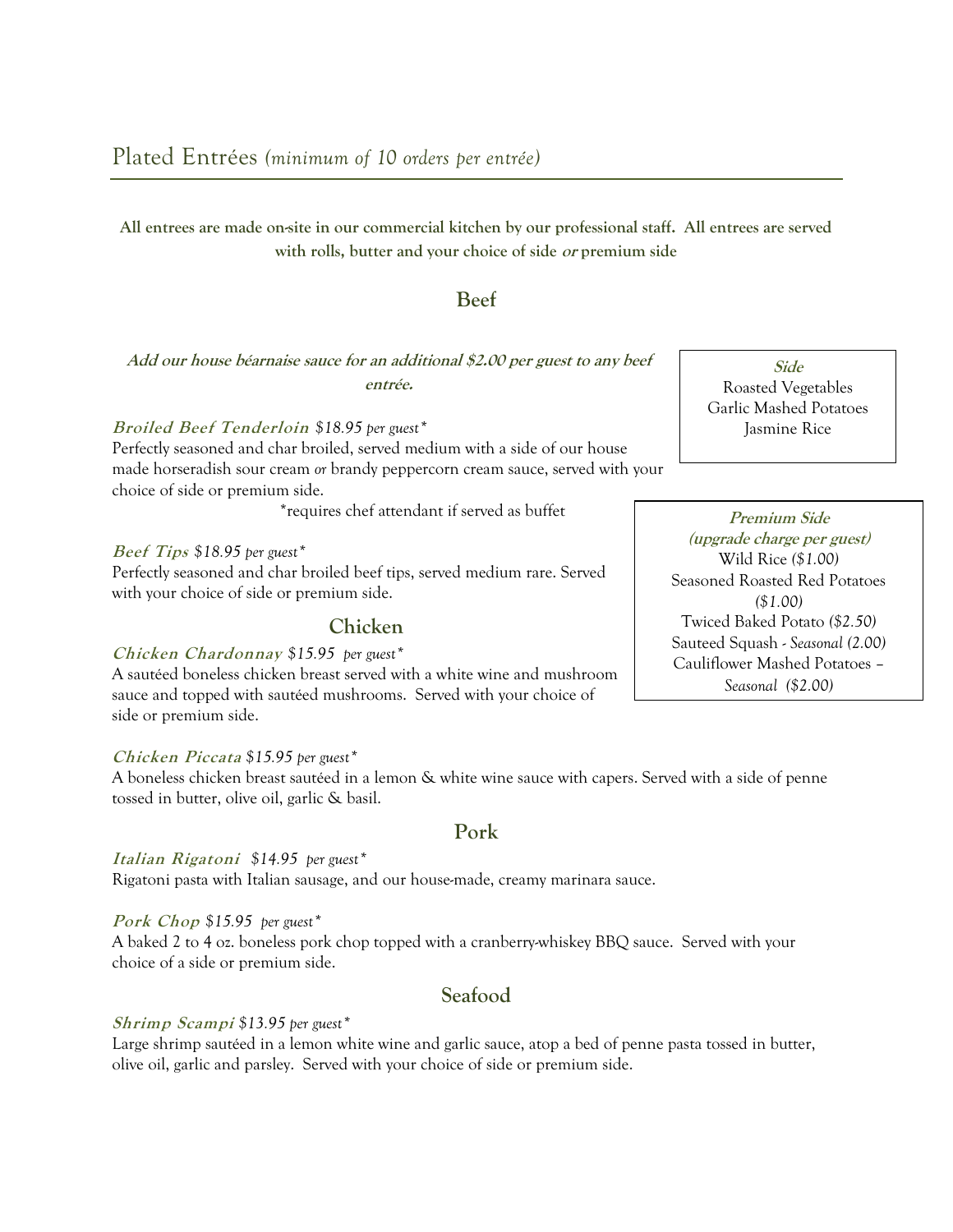**Salmon Fillet** *\$15.95 per guest\**

Seared on our grill and topped with a house made balsamic reduction sauce. Served with your choice of side or premium side.

#### **Baked or Breaded Tilapia** *\$15.95 per guest\**

Lightly seasoned baked or breaded Tilapia. Served with house made coleslaw, tartar sauce, drawn butter, rolls and your choice of side or premium side.

#### **Vegetarian**

**Seasonal Roasted Vegetable Salad** *\$10.95 per guest\** Freshly roasted seasonal vegetables mixed with an aged balsamic glazed served with a side or premium side.

#### **Children's Entrees**

All children's meals come with french fries or applesauce, ask our event managers about alternative side options. *\$4.95 per guest\**

**Chicken Tenders, Hamburger, Cheeseburger, Hot dog, Macaroni and Cheese, Grilled Cheese**

Salads

*House Salad \$2.00 per guest* 

Field greens, tomatoes, carrots, cucumbers and croutons, served with your choice of ranch, bleu cheese, or Italian dressing

*Classic Caesar Salad \$2.00 per guest*  Romaine, croutons, and parmesan cheese, tossed in a creamy caesar salad dressing

*Caprese Salad \$2.50 per guest*  Field greens, mozzarella, tomato, red onion and chopped basil served with our balsamic pesto

*Sarah's Favorite Salad \$2.95 per guest* 

Field greens, red grapes, walnuts, gorgonzola cheese, sliced pears and house made honey mustard dressing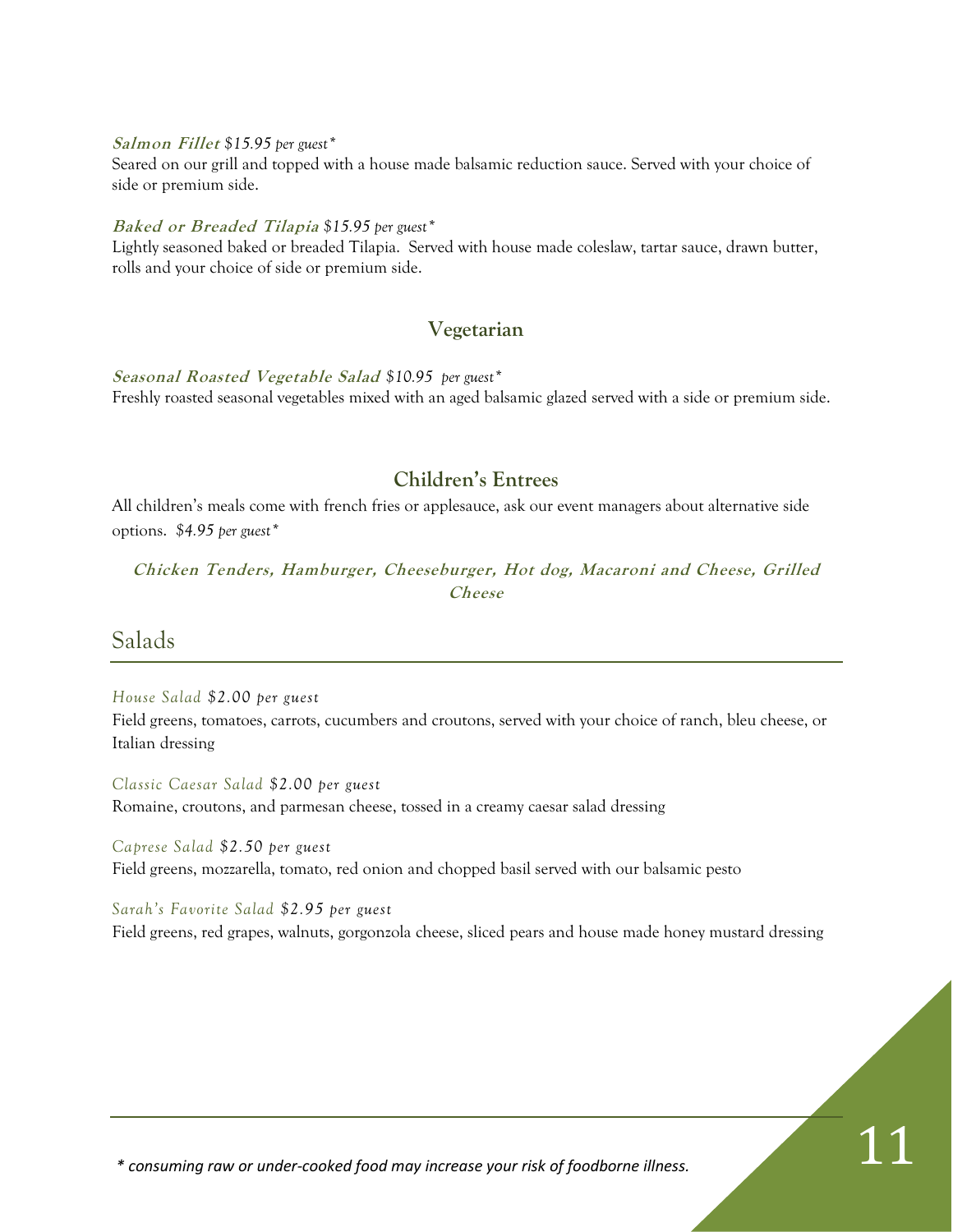# Snacks

#### *Popcorn Bar \$4.75 per guest*

Fresh popcorn, served with a variety shaker seasonings, such as Cheddar, Ranch, Cajun and Parmesan. Includes your choice of 4 mix-ins – raisins, M&Ms, chocolate chips, butterscotch chips, heath bar bits, sprinkles, Oreo cookie bits, peanuts, skittles, and many more options!

*Trail-mix Bar \$4.00 per guest* 

House made granola served with your choice of 4 mix-ins – raisins, chocolate chips, butterscotch chips, peanuts, pretzels, and many more options!

Sweet Treats

#### *Mini Salted Caramel Cupcakes \$20.00 per order (12 pieces)*

Mini vanilla cupcakes, topped with caramel flavored buttercream frosting, garnished with candied bacon, sea salt and caramel drizzle.

#### *Chocolate Hazelnut Dip \$30.00 per order (serves 20)*

Warm chocolate dip, served with an assortment of dippables, such as marshmallows, pretzels, and assorted seasonal fruit.

*Assorted Cheesecake Bites \$24.00 per order (24 pieces)*  Cheesecake bites, served with assorted toppings

*Mini Fruit Tarts \$24.00 per order (24 pieces)*  House made key lime or lemon curd in a mini pastry shell, and topped with assorted fruit

*Assorted Cookies \$1.00 each (minimum of 10)* Assorted cookies, chocolate chip, M&Ms, and/or snickerdoodle

*House made Brownies \$1.00 each (minimum of 12)* House-made brownies sprinkled with powder sugar

#### *Build your own Ice Cream Sundae Bar \$4.95 per guest*

Build your own sundae bar, featuring Chocolate Shoppe ice cream, chocolate syrup, caramel syrup, whipped cream served with your choice of **two** additional toppings. Additional topping choices include (but are not limited to) chopped Oreos, sprinkles, mixed berries, mini reese's-pieces, m&ms, candy bits, cherries, etc.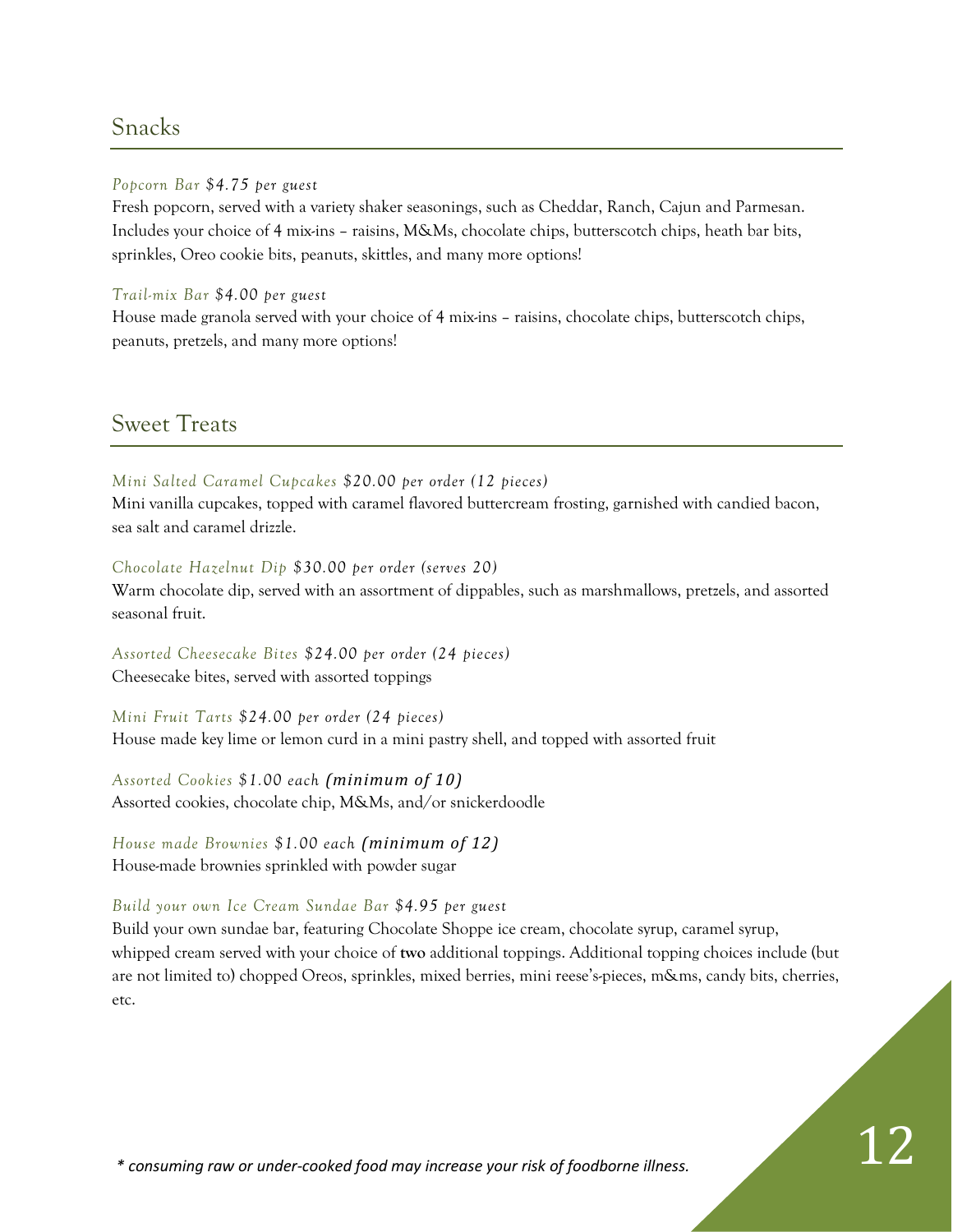# Beverages Services

At Vitense, we pride ourselves on being able to meet the exact needs of your group. Talk to our Event Manager to determine what beverage service would best suit your event. Below are a few of our most common beverage options.

**Coffee Service \$15** Coffee service includes creamers and sugars, *serves 15*

**Carafes of Juice \$5** Orange juice and Cranberry juice readily available in house. Looking for a special juice? Let us get it for you!

#### *Cooler Beverage \$25*

Cooler of raspberry iced tea, unsweetened tea, lemonade or fruit punch, *serves 20*

#### *Assorted Beverage Tubs*

Assorted bottled beverages, *charged based on consumption at the end of your event*.

Bottle water - **\$1.75** Bottled Pepsi soda product - **\$2.00** Bottle juice - **\$2.50** Gatorade - **\$2.50 Bottled Beer - \$3.75-\$6.00**

#### *Drink Tickets*

Vitense will provide your guests with a designated amount of drink tickets. Your guests will then take those drink tickets to our bar counter to redeem them for their choice of beverage.

Tickets can be good for any combination of the following: Canner Beer, Tap Beer, Wine, Cocktails, and/or Sodas.

Ask our event manager for a current list of beers and liquors!

#### *Open Tab at the Signature Hole Bar*

Your guests can just say that they are with your group, and designated beverages will be place on the group's tab.

#### *Private Bar Service*

Vitense Golfland is fully capable of supplying a bar exclusively for your event. You have your choice of a host bar, drink tickets or cash bar, and your choice of what is stocked. *(Requires a Bartender)*

#### *Keg Service*

Ask our event manager about ordering a keg, 1/2 barrel or even a 1/4 barrel for your event.